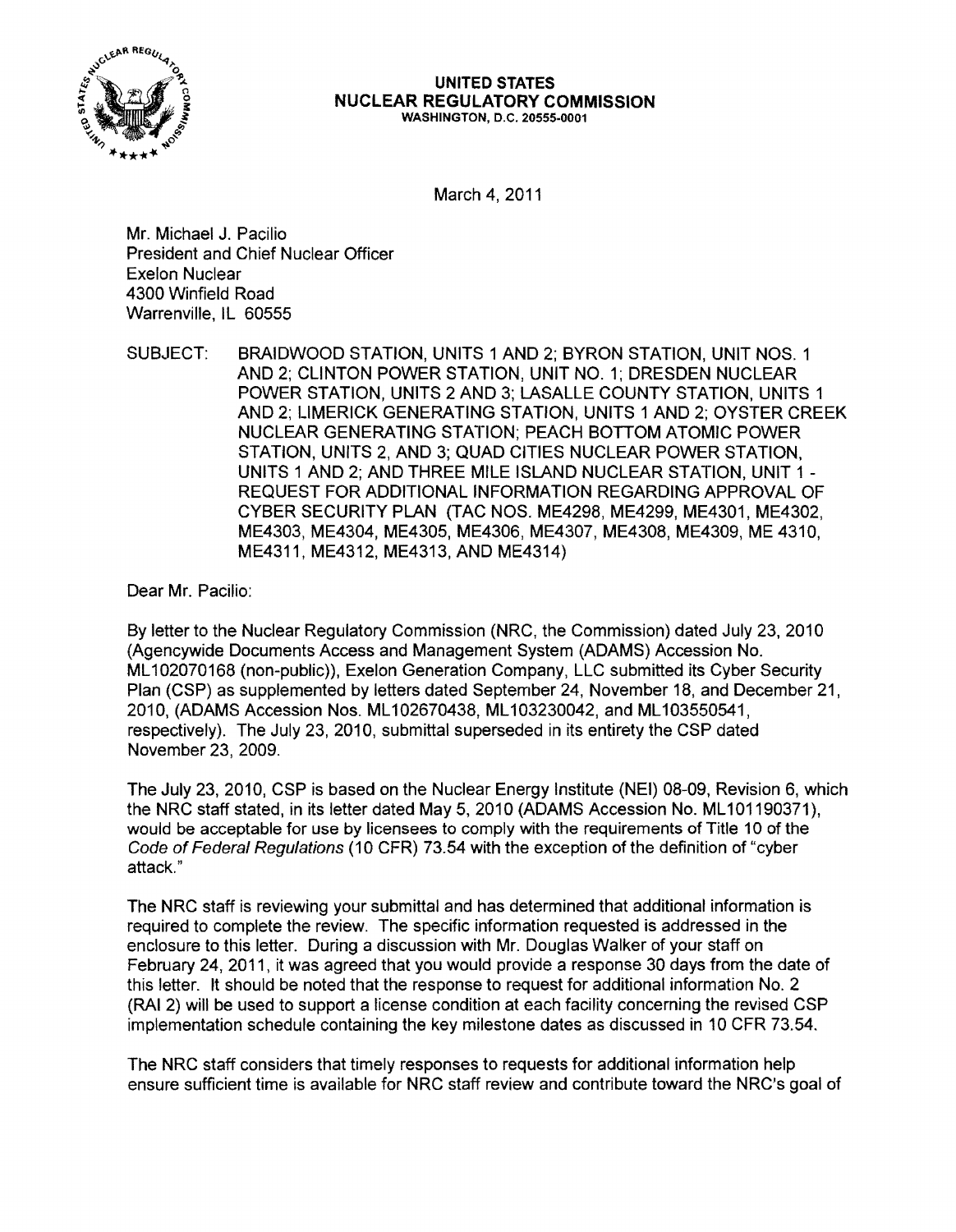M. Pacilio  $-2-$ 

 $\overline{\phantom{a}}$ 

efficient and effective use of NRC staff resources. If circumstances result in the need to revise the requested response date, please contact me before the response date at (301) 415-2315.

Sincerely,

## *IRA!*

Eva A. Brown, Senior Project Manager Plant Licensing Branch 111-2 Division of Operating Reactor Licensing Office of Nuclear Reactor Regulation

Docket Nos. STN 50-456, 50-457, 50-454, 50-455, 50-461, 50-237, 50-249, 50-373, 50-374,50-352,50-353,50-219,50-277, 50-278, 50-254, 50-265, and 50-289

Enclosure: Request for Additional Information

cc w/encl: Distribution via Listserv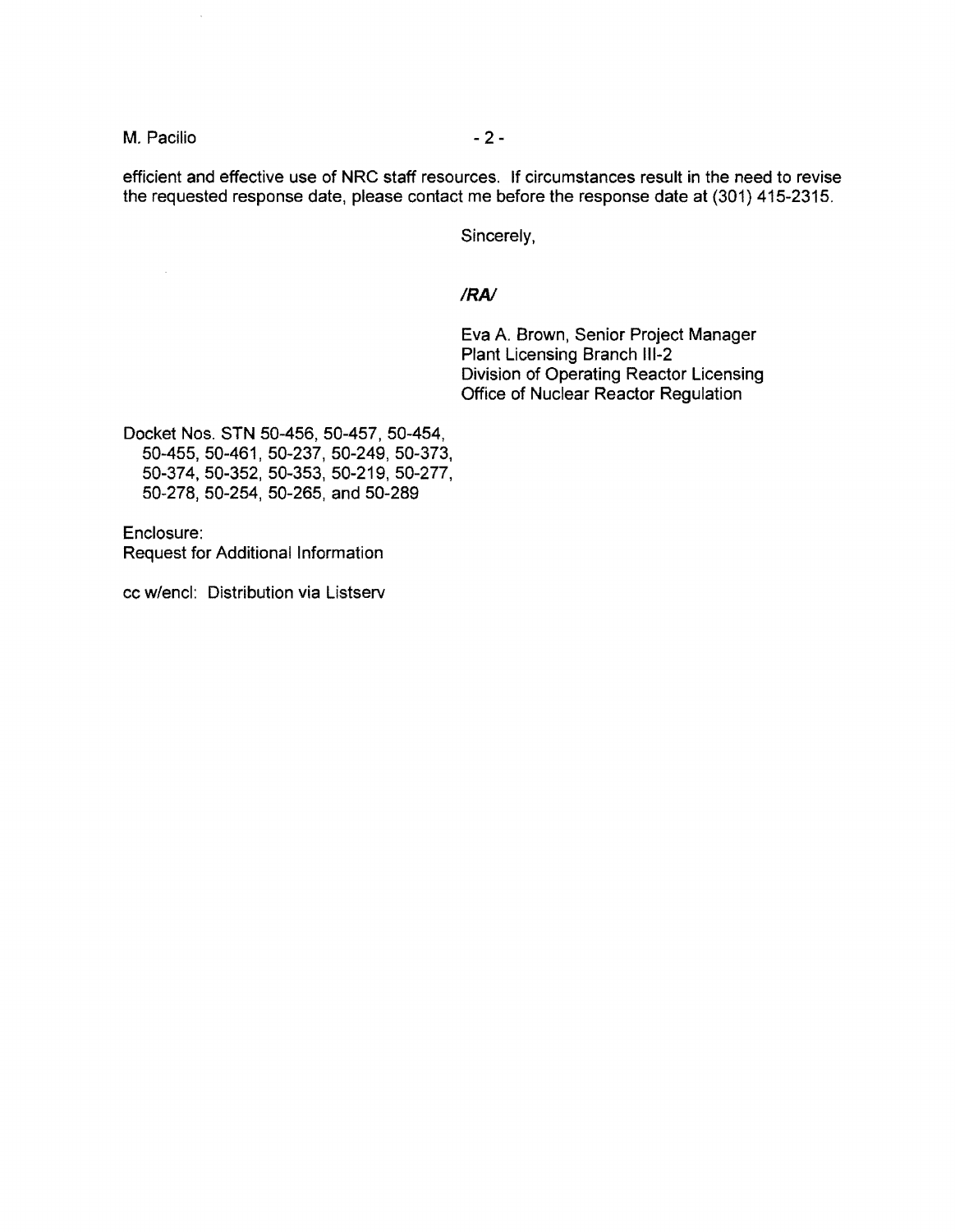# REQUEST FOR ADDITIONAL INFORMATION

# RELATED TO CYBER SECURITY PLAN REQUEST

# FOR BRAIDWOOD STATION, UNIT 1 AND 2; BYRON STATION, UNIT NOS. 1 AND 2; CLINTON POWER STATION, UNIT NO.1; DRESDEN NUCLEAR POWER STATION, UNITS 2 AND 3; LASALLE COUNTY STATION, UNITS 1 AND 2; LIMERICK GENERATING STATION, UNITS 1 AND 2; OYSTER CREEK NUCLEAR GENERATING STATION; PEACH BOTTOM ATOMIC POWER STATION, UNITS 2, AND 3; QUAD CITIES NUCLEAR POWER STATION, UNITS 1 AND 2; AND THREE MILE ISLAND NUCLEAR STATION, UNIT 1 DOCKET NOS. STN 50-456, STN 50-457, STN 50-454, STN 50-455, 50-461, 50-237, 50-249, 50-373,50-374,50-352,50-353,50-219,50-277, 50-278. 50-254. 50-265. AND 50-289

# Records Retention

Title 10 of the Code of Federal Regulations (10 CFR) Paragraph 73.54(c)(2) requires licensees to design a cyber security program to ensure the capability to detect, respond to, and recover from cyber attacks. Furthermore, 10 CFR 73.54(e)(2)(i) requires licensees to maintain a cyber security plan (CSP) that describes how the licensee will maintain the capability for timely detection and response to cyber attacks. The ability for a licensee to detect and respond to cyber attacks requires accurate and complete records and is further supported by 10 CFR 73.54(h), which states that the licensee shall retain all records and supporting technical documentation required to satisfy the requirements of 10 CFR 73.54 as a record until the Nuclear Regulatory Commission (NRC, the Commission) terminates the license for which the records were developed, and shall maintain superseded portions of these records for at least 3 years after the record is superseded, unless otherwise specified by the NRC.

Section 4.13 of the licensee's Cyber Security Plan (CSP) states that Critical Digital Asset (CDA) audit records and audit data (e.g., operating system logs, network device logs) are retained for a period of time that is less than what is required by 10 CFR 73.54(h).

RAI-1: Explain the deviation from the 10 CFR 73.54(h) requirement to retain records and supporting technical documentation until the Commission terminates the license (or to maintain superseded portions of these records for at least 3 years) and how that meets the requirements of 10 CFR 73.54.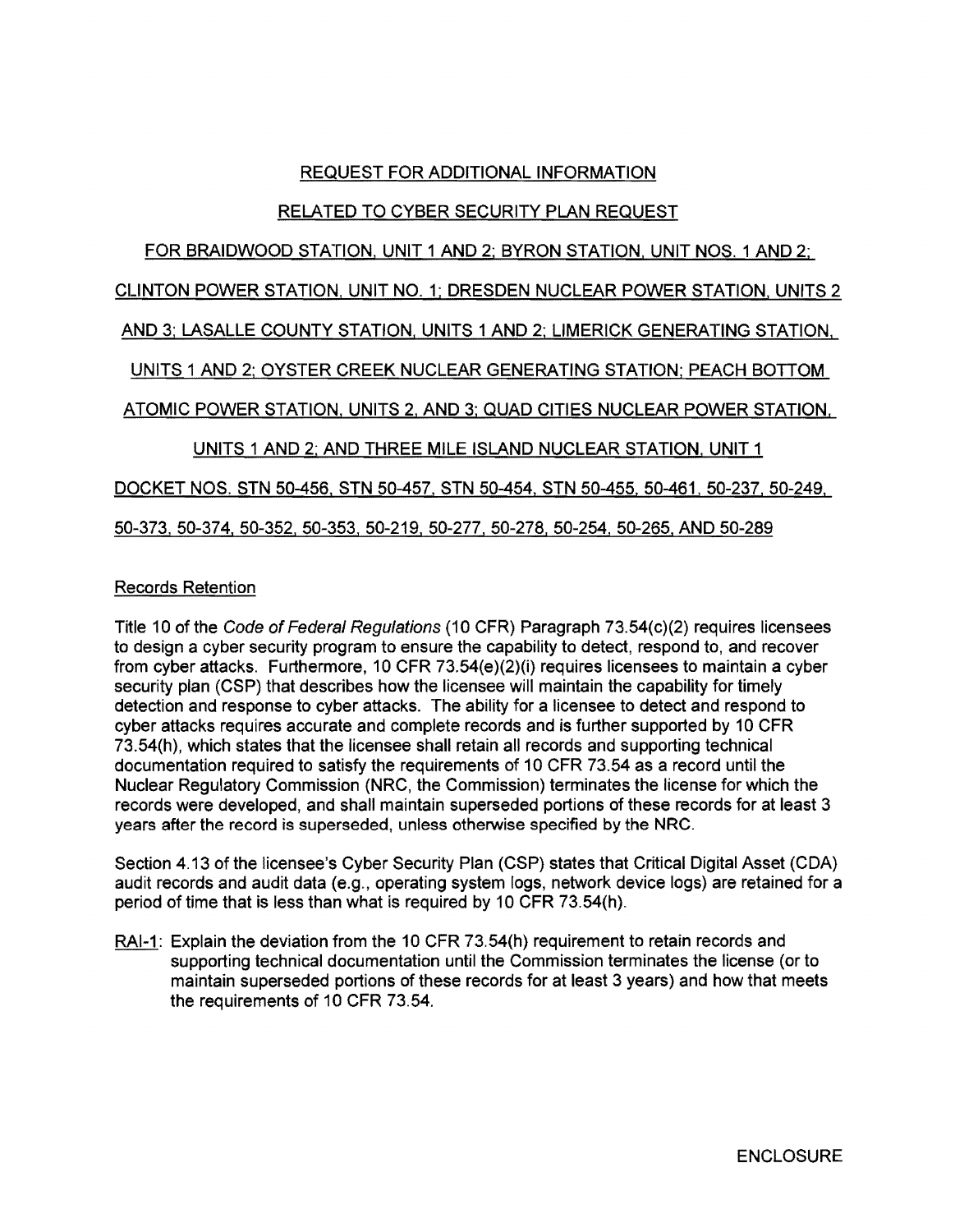### Implementation Schedule

The regulation at 10 CFR 73.54, "Protection of digital computer and communication systems and networks," requires licensees to submit a CSP that satisfies the requirements of this section for the Commission review and approval. Furthermore, each submittal must include a proposed implementation schedule and the implementation of the licensee's cyber security program must be consistent with the approved schedule. Paragraph 73.54{a) of 10 CFR requires licensees to provide high assurance that digital computer and communication systems and networks are adequately protected against cyber attacks, up to and including the design basis threat.

The completion of several key intermediate milestones listed below would demonstrate progress toward meeting the requirements of 10 CFR 73.54. The NRC staff's expectation is that the key intermediate milestones will be completed in a timely manner, but no later than December 31, 2012. The key CSP implementation milestones are as follows:

- Establish, train and qualify Cyber Security Assessment Team, as described in Section 3.1.2, "Cyber Security Assessment Team," of the CSP.
- Identify Critical Systems and CDAs, as described in Section 3.1.3, "Identification of Critical Digital Assets," of the CSP.
- Implement cyber security defense-in-depth architecture by installation of [deterministic] one-way] devices, as described in Section 4.3, "Defense-In-Depth Protective Strategies" of the CSP.
- Implement the management, operational and technical cyber security controls that address attacks promulgated by use of portable media, portable devices, and portable equipment as described in Appendix D Section 1.19 "Access Control for Portable and Mobile Devices," of Nuclear Energy Institute (NEI) 08-09, Revision 6.
- Implement observation and identification of obvious cyber-related tampering to existing insider mitigation rounds as described in Appendix E, Section 4.3, "Personnel Performing Maintenance and Testing Activities," and Appendix E, Section 10.3, "Baseline Configuration" of NEI 08-09, Revision 6.
- Identify, document, and implement cyber security controls to physical security target set CDAs in accordance with Section 3.1.6, "Mitigation of Vulnerabilities and Application of Cyber Security Controls," of the CSP.
- Ongoing monitoring and assessment activities will commence for those target set CDAs whose security controls have been implemented, as described in Section 4.4, "Ongoing Monitoring and Assessment," of the CSP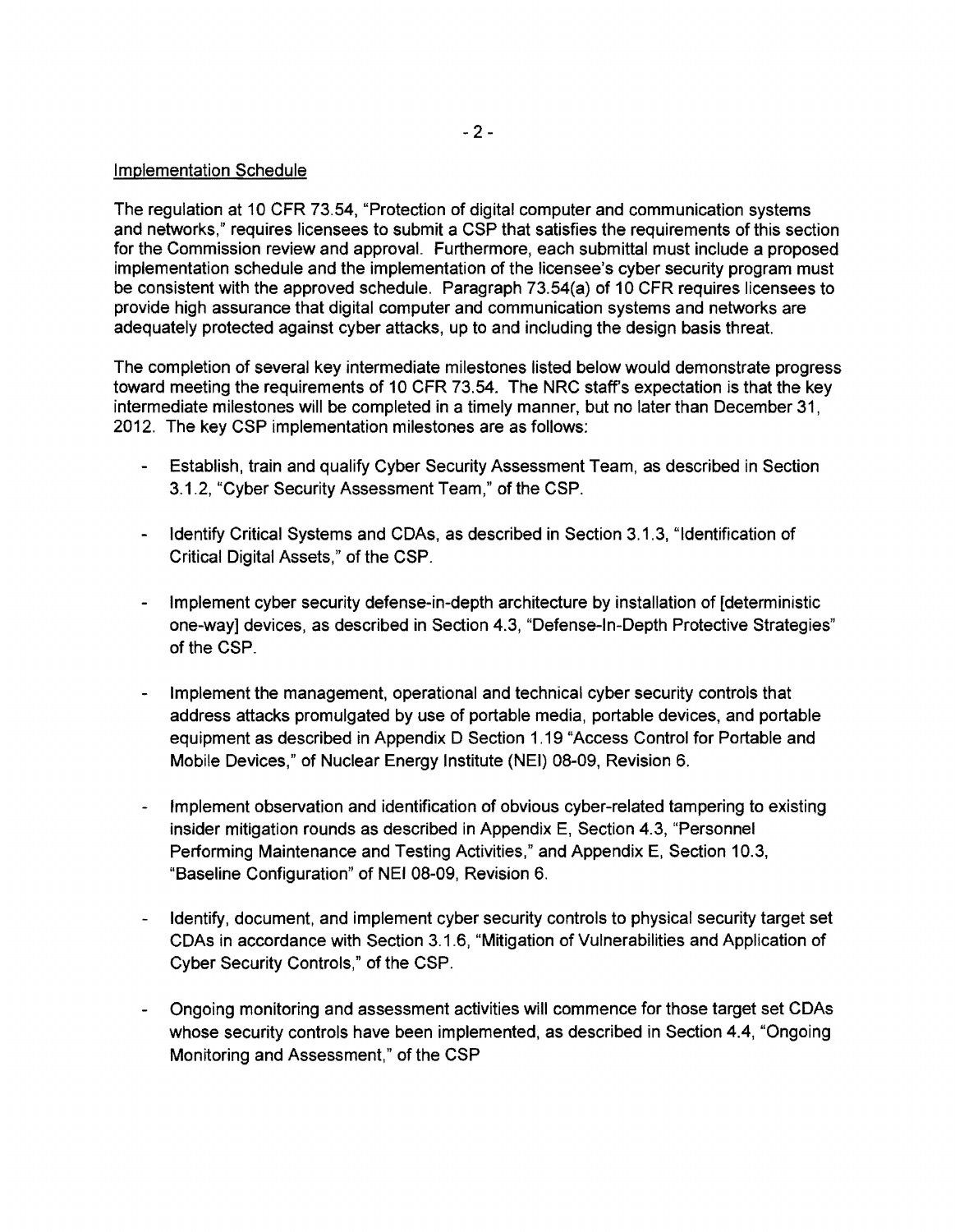- Full implementation of the CSP for all safety, security, and emergency preparedness functions.
- RA12: Provide a revised CSP implementation schedule that identifies the appropriate tones, completion dates, supporting rationale, and level of detail to allow the NRC to evaluate the licensee's proposed schedule and associated milestone dates which include the final completion date. It is the NRC's intention to develop a license condition incorporating the revised CSP implementation schedule containing the key milestone dates.

## Scope of Systems

Paragraph 73.54(a) of 10 CFR requires licensees to provide high assurance that digital computer and communication systems and networks are adequately protected against cyber attacks, up to and including the design basis threat as described in 10 CFR 73.1. In addition, 10 CFR 73.54(a)(1) states that the licensee shall protect digital computer and communication systems and networks associated with:

- Safety-related and important-to-safety functions;
- Security functions;
- Emergency preparedness functions, including offsite communications; and
- Support systems and equipment which, if compromised, would adversely impact safety,  $\mathbf{r}$ security, or emergency preparedness functions.

Subsequent to the issuance of the Cyber Security Rule, the NRC stated that 10 CFR 73.54 should be interpreted to include structures, systems, and components (SSCs) in the balance of plant (BOP) that have a nexus to radiological health and safety (Agencywide Documents Access and Management System (ADAMS) Accession No. ML 103490344), dated November 19, 2010). The SSCs in the BOP are those that could directly or indirectly affect reactivity of a nuclear power plant and could result in an unplanned reactor shutdown or transient and are therefore, within the scope of important-to-safety functions described in 10 CFR 73.54(a)(1). Furthermore, the NRC issued a letter to NEI dated January 5,2011 (ADAMS Accession No. ML 103550480), that provided licensees with additional guidance on one acceptable approach to comply with the Commission's policy determination.

RAI-3: Explain how the scoping of systems provided by Exelon's CSP meets the requirements of 10 CFR 73.54 and the additional guidance provided by the NRC.